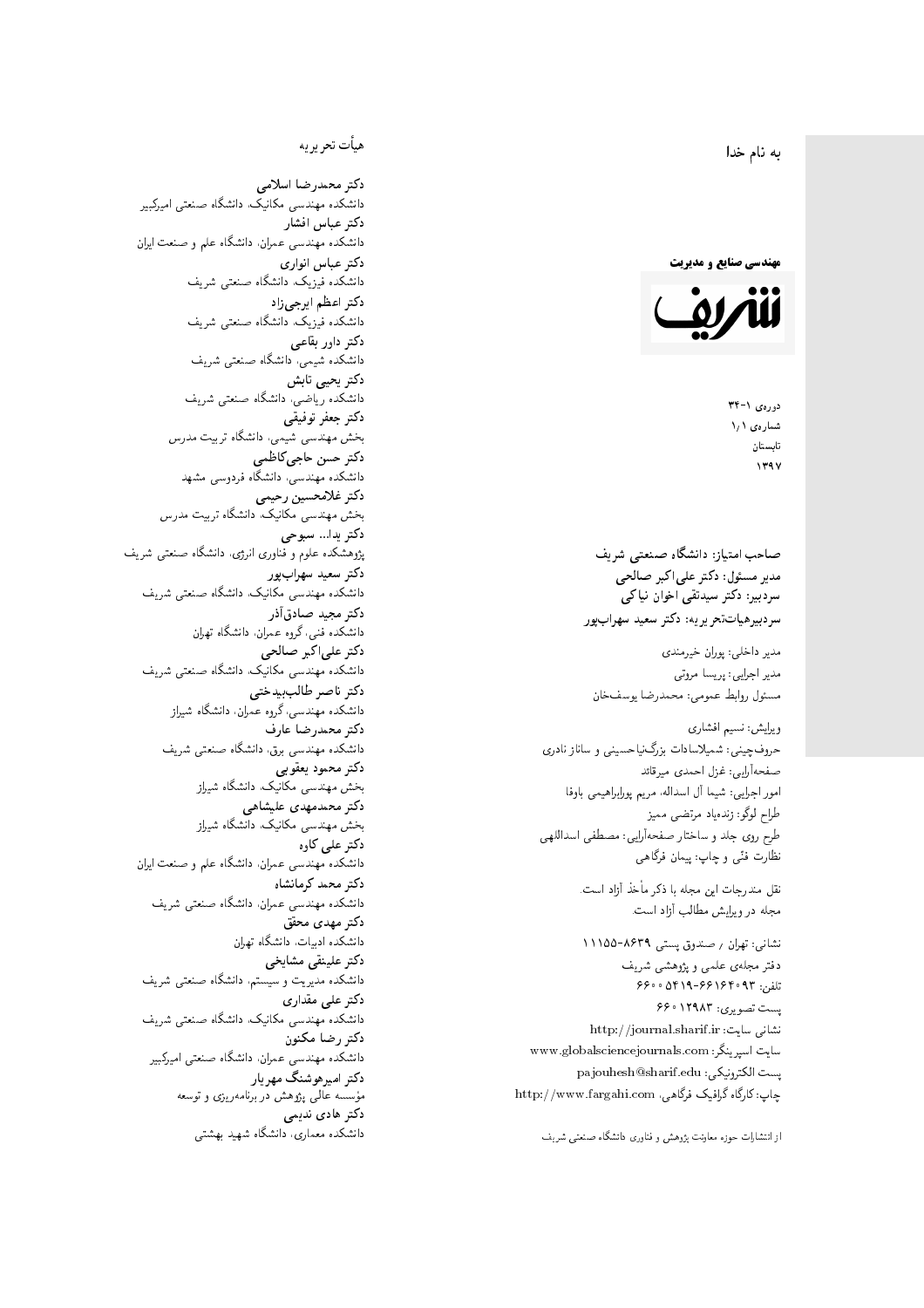هیأت تحریریهی تخصصی

• سردبیر تخصصی: دکتر سید تقی اخوان نیاکی دانشکدهی مهندسی صنایع ــ دانشگاه صنعتی شریف دكتر امير أذرون دانشگاه سیمون فریزر دكتر امير البدوي دانشکدهی فنی، بخش مهندسی صنایع ــ دانشگاه تربیت مدرس دكتر محمدرضا امين ناصري دانشکدهی فنی، بخش مهندسی صنایع ــ دانشگاه تربیت مدرس دکتر کامران پی نبر انيستيتو تكنولوژى جورجيا دكتر مجيد توانا دانشگاه لاسال دكتر رضا توكلي مقدم دانشکدهی فنبی، گروه مهندسی صنایع \_ دانشگاه تهران دكتر فريبرز جولا*ي* دانشکدهی فنبی، گروه مهندسی صنایع ــ دانشگاه تهران دكتر سيدحسامالدين ذگردي دانشکدهی فنبی، بخش مهندسی صنایع \_ دانشگاه تربیت مدرس دکتر هژبر رحمان داد دانشگاه كمبريج دكتر مهران سپهري دانشکدهی مدیریت و اقتصاد \_ دانشگاه صنعتبی شریف دكتر محمد سعيدى مهرأباد دانشکدهی مهندسی صنایع ــ دانشگاه علم و صنعت ایران دكتر محمود شفيعي دانشکدهی مهندسی انرژی های نو، دانشگاه کرنفیلد دكتر عادل علاءالديني دانشکدهی مهندسی مکانیک، دانشگاه سن آنتنیو تگزاس دكتر يحيى فتحى دانشگاه ایالتی کارولینای شمالی دكتر جواد فيض الهي دانشگاه ايالتي جورجيا دكتر هاشم محلوجي دانشکدهی مهندسی صنایع ـــ دانشگاه صنعتی شریف دكتر أيدين ناصحي دانشکدهی مهندسی مکانیک، دانشگاه بریستل دكتر منوچهر نجمي دانشکدهی مدیریت و اقتصاد \_ دانشگاه صنعتبی شریف هيأت مشاوران دكتر أفرين اخوان دانشکدهی مهندس<sub>ی</sub> صنایع ــ دانشگاه علم و هنر

دكتر بهروز افشارنجفي دانشکدهی مهندسی صنایع ــ دانشگاه آزاد اسلامی واحد قزوین دكتر محمدعلى بهشتى نيا دانشکدهی مهندسی صنایع ــ دانشگاه سمنان

دكتر سيد حميدرضا پسنديده دانشکدهی مهندسی صنایع ــ دانشگاه خوارزمی دكتر مهدى توكلان دانشکدهی مهندسی عمران ــ دانشگاه تهران دكتر حسين تقدس دانشکده، مهندسی عمران ــ دانشگاه تهران دکتر سید حسن حسینی نسب دانشکدهی مهندسی صنایع ــ دانشگاه یزد دكتر مهدى حيدري دانشکدهی مهندسی صنایع ــ دانشگاه علم و صنعت دكتر حسن خادمى زارع دانشکدهی مهندسی صنایع ــ دانشگاه یزد دکتر سید محمدعلی خالقی فیروزأبادی دانشکدهی مدیریت ــ دانشگاه علامه طباطبایی دكتر اميرسامان خيرخواه دانشکدهی مهندسی صنایع ــ دانشگاه همدان دکتر حامد داوری اردکانی دانشکده،ی فنبی و مهندسی گروه صنایع ــ دانشگاه خوارزمی تهران دكتر دنيا رحماني دانشکدهی مهندسی صنایع ــ دانشگاه خواجه نصیرالدین طوسی دكتر صديق رئيسي دانشکده ی مهندسی صنایع ــ دانشگاه آزاد اسلامی واحد تهران جنوب دکتر علے شاهنده دانشکدهی مهندسی مهندسی صنایع ــ دانشگاه صنعتی اصفهان دکتر داوود شیشه *ب*ری دانشکدهی مهندسی صنایع ــ دانشگاه یزد دكتر رامين صادقيان دانشکده،ی مهندسی صنایع ـــ دانشگاه پیامنور دكتر راشد صحرائيان دانشکدهی مهندسی صنایع ــ دانشگاه شاهد دكتر ياسر صميمى دانشکدهی مهندسی صنایع ــ دانشگاه خواجه نصیرالدین طوسی دكتر مهدى علينقيان دانشکدهی مهندسی صنایع ــ دانشگاه صنعتی اصفهان دکتر بابک فرهنگ مقدم دانشکدهی مهندسی صنایع ــ دانشگاه مدیریت و برنامه ریزی دكتر مهدي كرباسيان دانشکدهی مهندسی صنایع ــ دانشگاه صنعتی مالک اشتر اصفهان دکتر علی مروتی شریفآبادی دانشکدهی مدیریت ــ دانشگاه یزد دکتر سید میثم موسوی دانشکده،ی فنبی و مهندسی ــ دانشگاه شاهد دکتر محمدجواد میرزاپور دانشکدهی مهندسی صنایع ــ دانشگاه صنعتی امیرکبیر دكتر حميدرضا نويدي دانشکده ی علوم و کامپیوتر ـ دانشگاه شاهد

للمريق

**مهندسی صنایع و مدیریت**